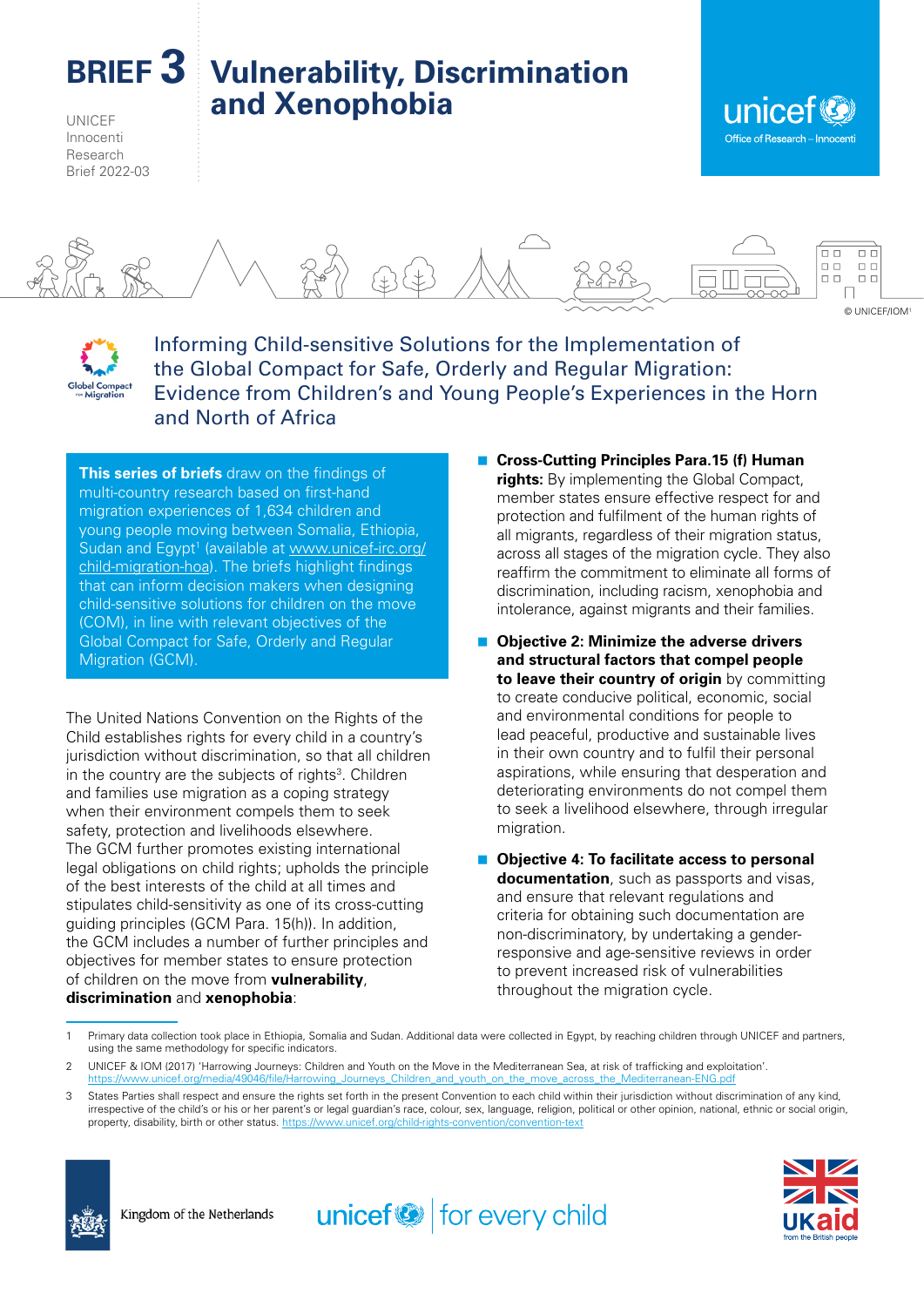- **Objective 5: To enhance availability and flexibility of pathways for regular migration**, whereby member states commit to options and pathways for regular migration in a manner that optimizes education opportunities, upholds the right to family life, and responds to the needs of migrants in a situation of vulnerability, with a view to expanding and diversifying the availability of pathways for safe, orderly and regular migration.
- **Objective 7: Address and reduce vulnerabilities in migration**, whereby member states commit to responding to the needs of migrants who face situations of vulnerability, which may arise from the circumstances in which they travel, or the conditions they face in countries of origin, transit and destination, by assisting them and protecting their human rights, in accordance with our obligations under international law. And whereby member states commit to upholding the best interests of the child at all times, as a primary consideration in situations where children are concerned.
- **Objective 11: Manage borders in an integrated, secure and coordinated manner** ensuring that child protection authorities are promptly informed and assigned to participate in procedures for the determination of the best interests of the child once an unaccompanied or separated child crosses an international border, in accordance with international law, including by training border officials in the rights of the child and childsensitive procedures, such as those that prevent family separation and reunite families when family separation occurs.
- **Objective 17: Eliminate all forms of discrimination and promote evidencebased public discourse to shape perceptions of migration**, that member states commit to eliminate all forms of discrimination, condemn and counter expressions, acts and manifestations of racism, racial discrimination, violence, xenophobia and related intolerance against all migrants, in conformity with international human rights law.

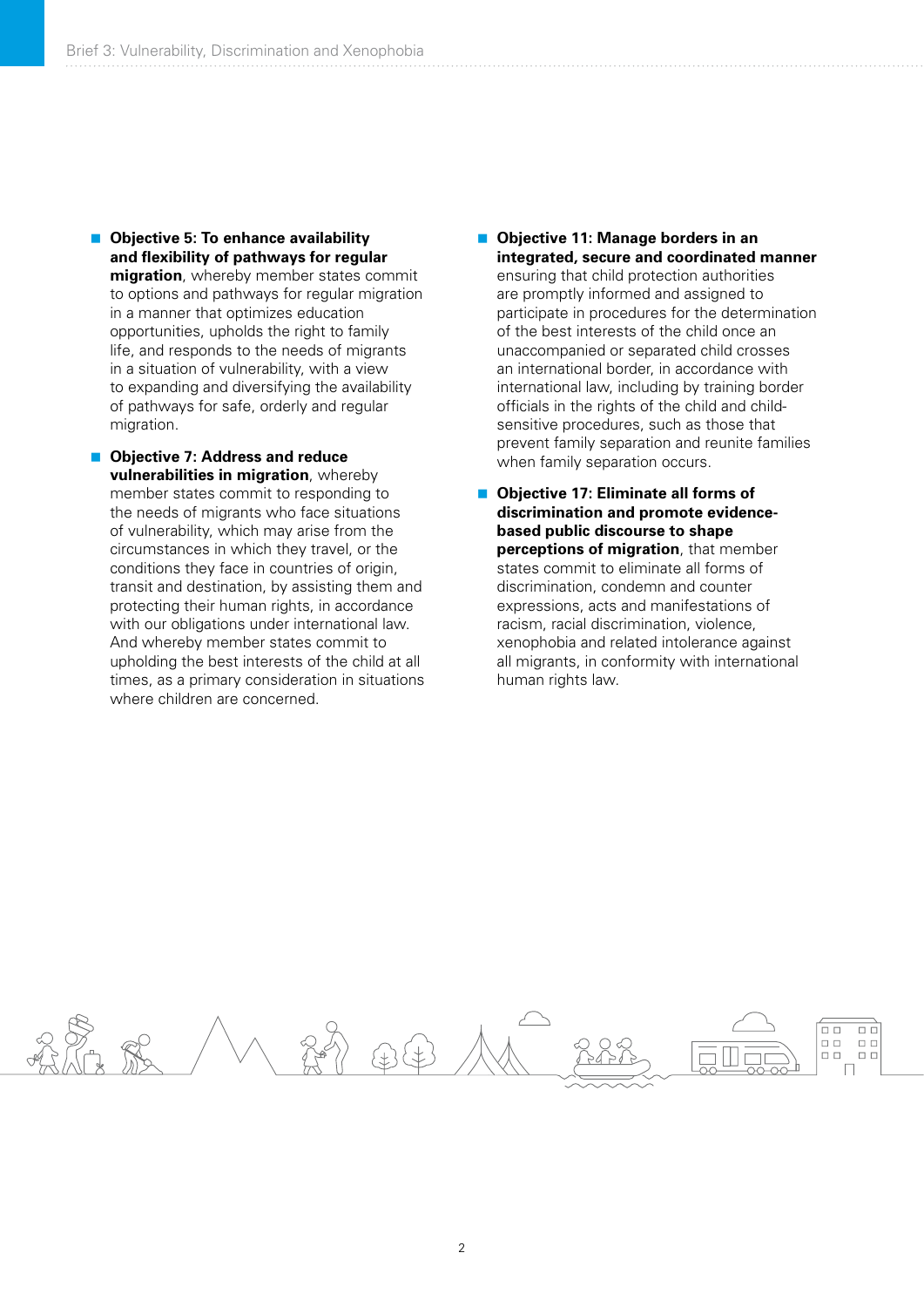# CHILDREN'S EXPERIENCES OF VULNERABILITY, DISCRIMINATION AND XENOPHOBIA

Globally, migrants are often seen as outsiders and are pushed to the margins of society. While nationality and race are often key factors in their exclusion, this research finds that other reasons, such as economic status, can be a further alienating factor.

"I am constantly attacked and beaten up on the streets because of my skin colour."

– 14 year-old South Sudanese boy, Egypt



One in four children and young people said they felt local people treated them in a bad way, and children were more likely than young people to feel this way. The main reason they felt treated badly was because of their nationality.

Of those who were non-nationals, 57% identified their nationality as the reason for poor treatment. Overall, 21% of respondents felt their class or economic status were used by local people to treat them badly, and of those who were nationals of the country they were interviewed in, 46% cited the same.

"I have been beaten and abused frequently by [the travel] broker when I was in Sudan… I experienced the same violence in Saudi Arabia by my employer. The elder son of my employer also tried to rape me twice. There was no one there to protect me."

– Interview with female Ethiopian returnee, aged 18, Ethiopia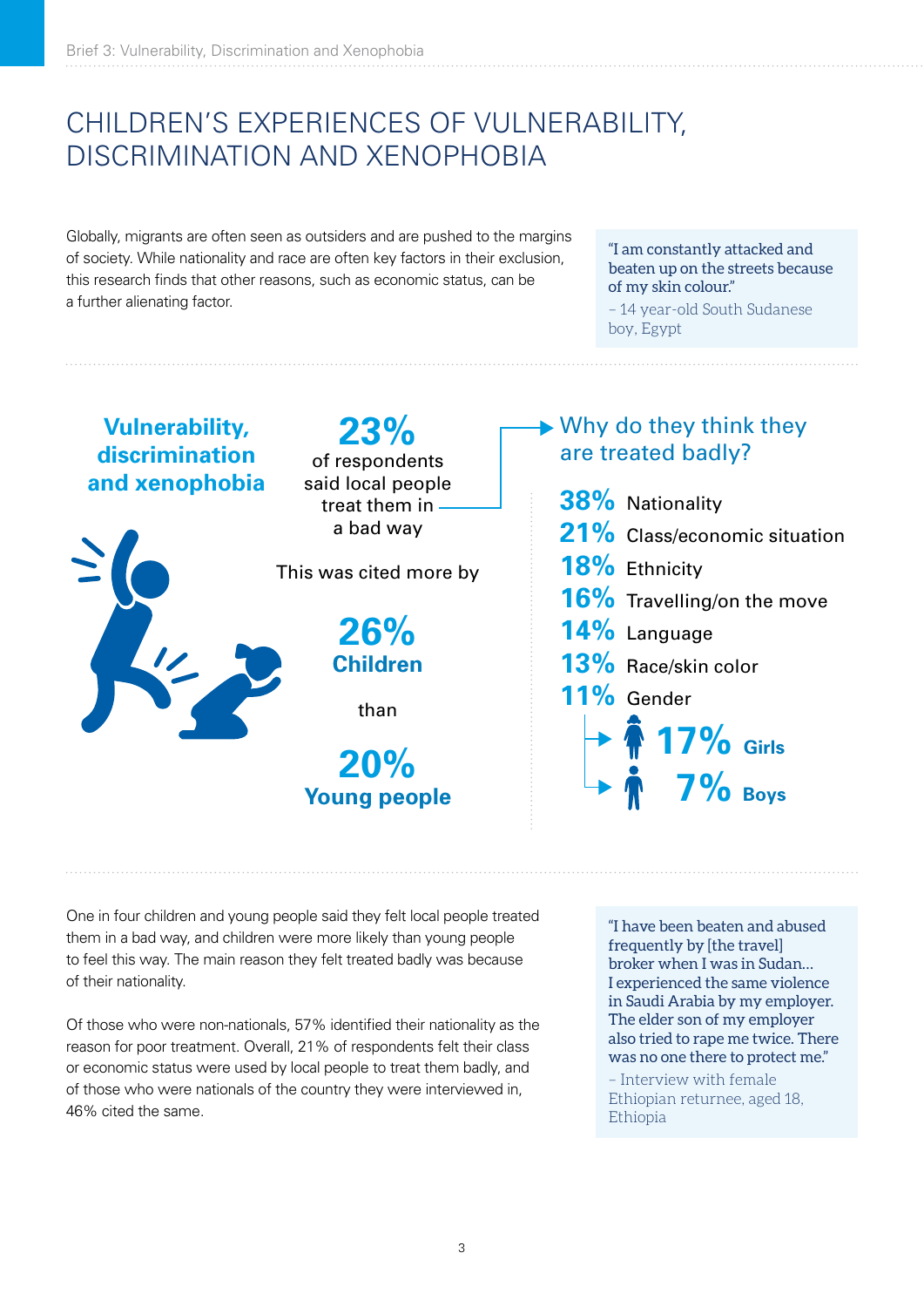Research showed little gender differences as to how many children and young people felt treated badly overall or the reasons why this happened. However, **more girls than boys indicated that gender was a reason that they were mistreated**.

In the context of perceived or real discrimination and mistreatment, it is important to understand the lived reality of children and young people. Half of interviewed children felt lonely in their current environment, while 45% believed they can find help if needed.

"I always feel lonely, because here I just live a solitary life. I left my country and I left my mother behind."

– 17 year-old Eritrean boy, Ethiopia



There was little difference between boys and girls, or between different age groups, on this indicator. **Many more unaccompanied children felt lonely** and overall, twice as many unaccompanied children said the area they lived in was lonely (63%) rather than somewhere they could find help (30%).

"I feel unsafe here because I am always afraid of being attacked and beaten whenever I leave my home."

– 16 year-old Sudanese girl in Egypt

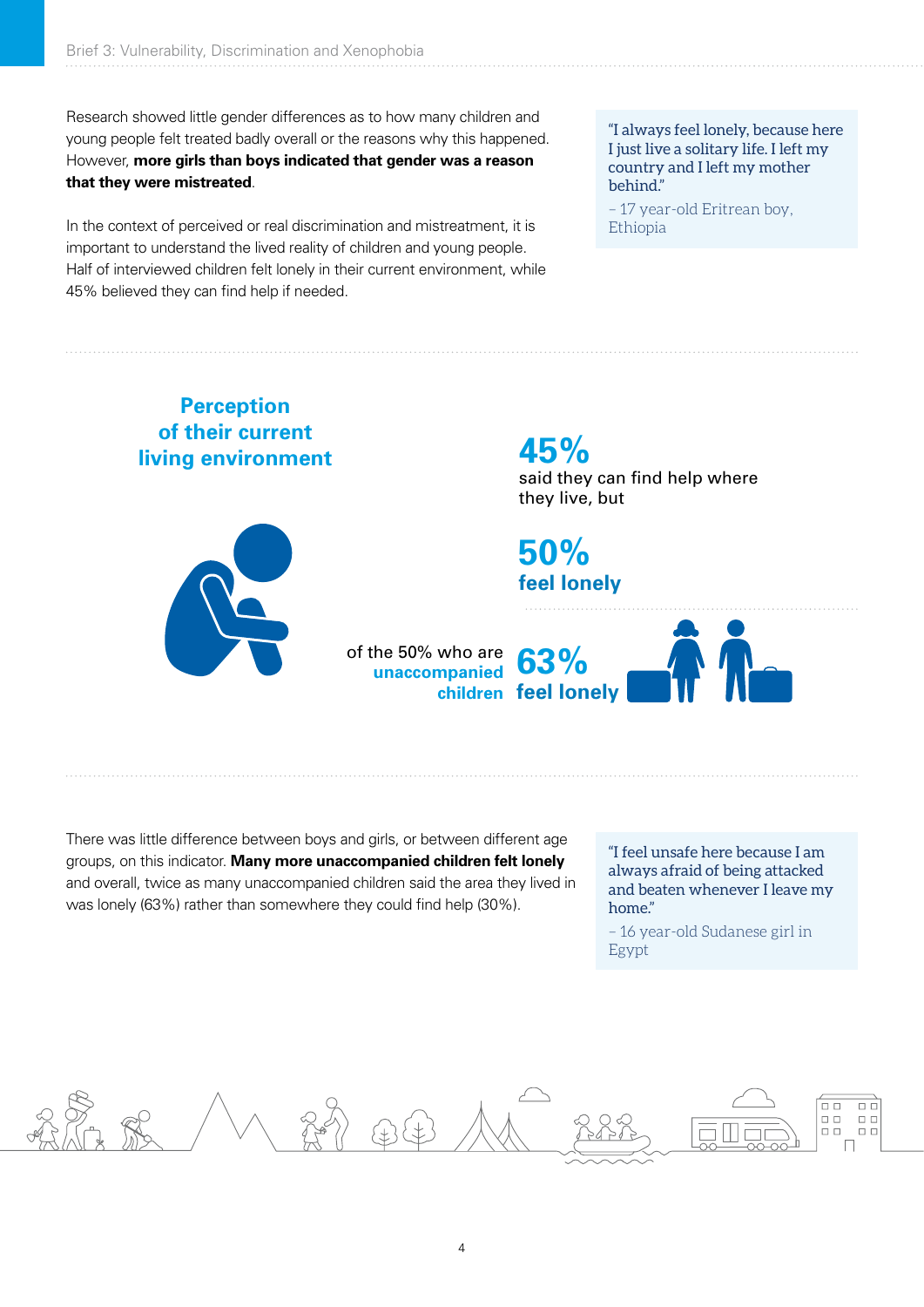# AWARENESS AND SENSITIZATION OF GOVERNMENT **OFFICIALS**

Part of the reason why only a minority of children and young people believed they could get help is that **two-thirds said the authorities did not care about their needs**. Both unaccompanied children and young people particularly answered feeling this way. A similar proportion of both boys and girls felt this way.

Relatively few respondents believe that government officials will in fact help them - importantly, almost as many think the authorities – including the police – will do them harm.

"Most of the community and security officials label us rude, robbers, thieves, valueless and criminals."

– 15 year-old Ethiopian boy living on the streets, Ethiopia



"Actually, that night I faced a lot of problems that I cannot talk about. The police were saying to each other that as long as they are here, we might as well enjoy … Losing my virginity was the worst thing."

– 20 year-old woman, Somaliland



As one social worker said, government officials may also use violence against children and young people:

"In addition to holding them against their will, they also sometimes treat them badly. So, they come with a bad feeling from the beginning,"

– 18 year-old female returnee, Ethiopia

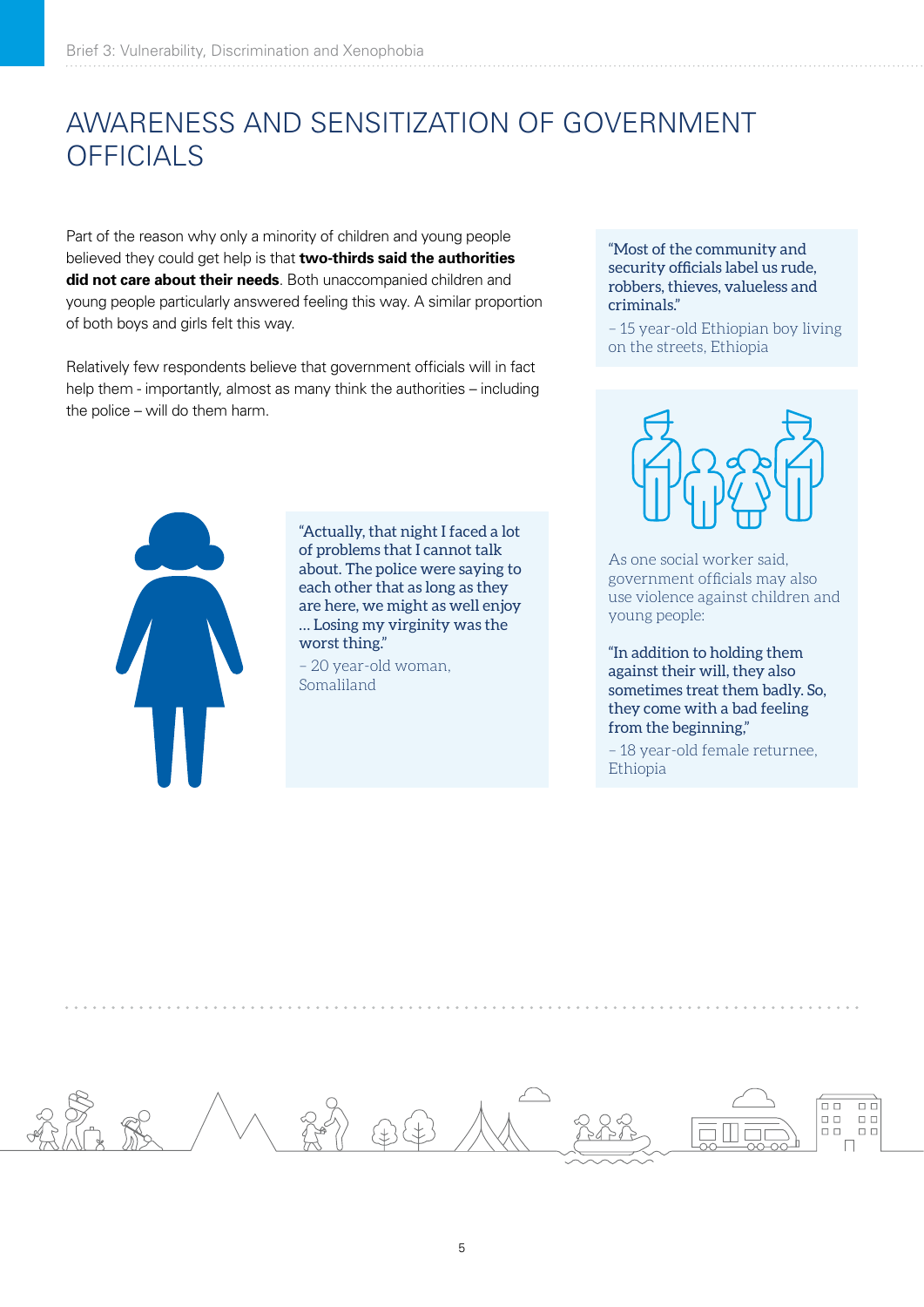## **Implications of children's experiences for policy, resourcing and services:**

 **Strengthening protective networks and addressing discrimination is crucial.** 

The research findings indicate the precarious nature of the support networks surrounding some migrant children and young people and the need to strengthen their protective environment including public awareness raising, fighting discrimination and xenophobia.

GCM Objective 17

 **Stigma against migrants – both nationals and non-nationals – creates a significant barrier to protective mechanisms and needs to be addressed with multipronged approaches.** 

Therefore, there needs to be investment in overcoming these barriers. By legislating the human rights of migrants, including the rights of children and young people via an inclusive approach, and including linked sensitization and awareness-raising efforts with government

officials and communities, discrimination and xenophobia are minimized.

GCM Objective 11

 **Vulnerabilities of children should be addressed individually, by assessing their best interests and offering appropriate solutions.** While many children plan to move on, others want to or have to remain. Ensuring best interest assessments that pursue appropriate durable solutions – for all at risk and vulnerable children is paramount. This also includes the need for cross-border coordination and protection for children voluntarily returning, reintegrating, or moving onward.

> GCM Objectives 5, 7, 11, 23

 **Addressing vulnerabilities in migration and tackling unsafe migration requires interventions in countries of origin, transit and destination.** While children and young people have the right to mobility,



evidence suggests that improving security and economic opportunities in their country of origin will reduce migration push factors. Unsafe migration can be addressed by providing better opportunities for informed decision making, and by providing awareness and information about the potential risks.

GCM Objective 2

 **While countries exercise the sovereign right to manage their borders, human rights and child sensitive approaches must always be practised.** This includes timely guardianship and referrals of vulnerable children and young people to child protection services, as well as the sensitization, training and skills development of border guards, police and immigration officers.

GCM Objective 11